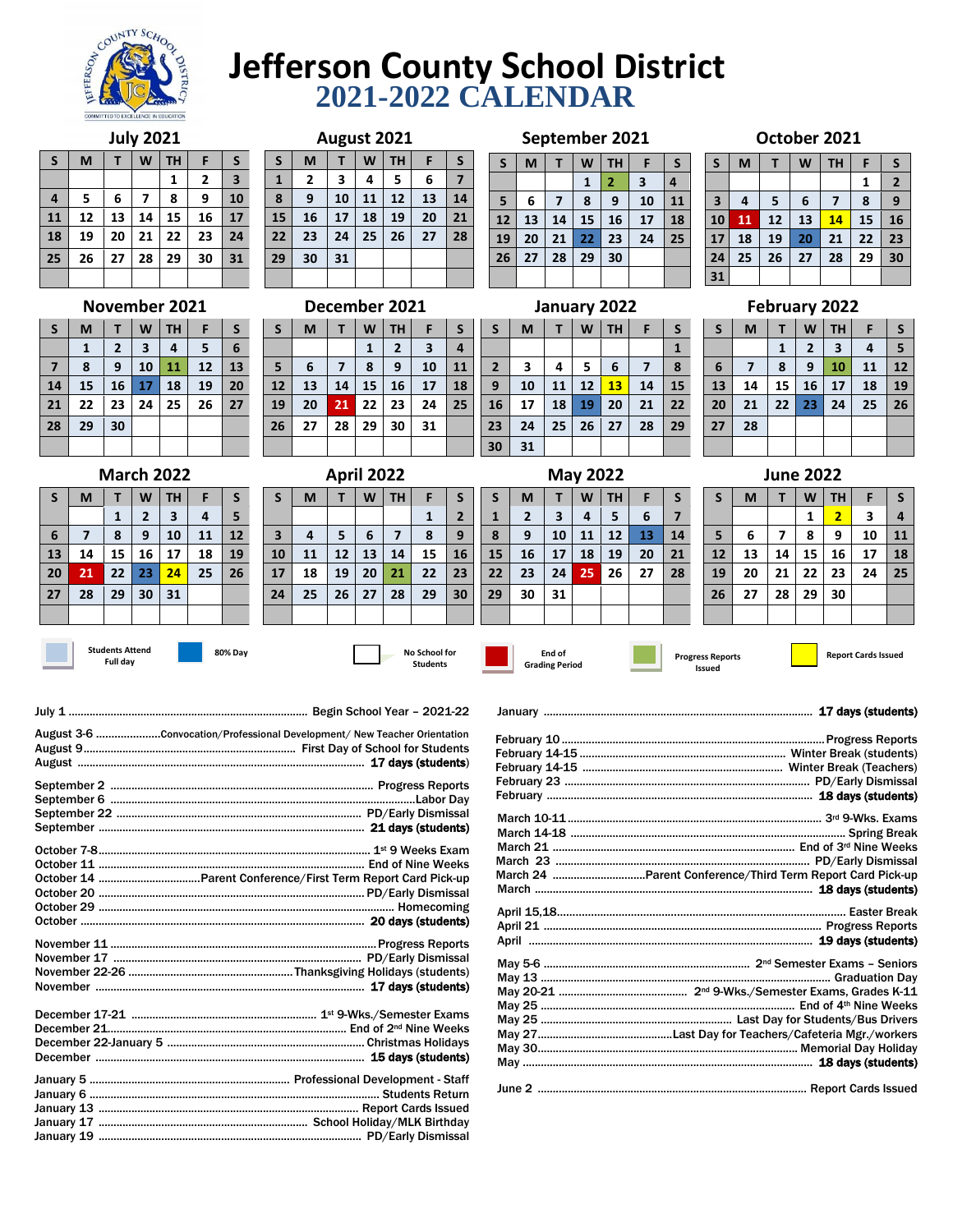| 182        | August 5, 2021-May 25, 2022  | <b>Transportation Department</b>                      |
|------------|------------------------------|-------------------------------------------------------|
| 185        | August 5, 2021-May 27, 2021  | <b>Food Services</b>                                  |
| 187        | August 3, 2021-May 27, 2022  | <b>Teachers/Assistants</b>                            |
| <b>200</b> | July 26, 2021--June 08, 2022 | <b>Behavior Specialists</b>                           |
| 210        | July 19, 2021--June 15, 2022 | Counselors/JROTC/Asst. Principals                     |
| 220        | July 14, 2021--June 24, 2022 | <b>Counselors/JROTC</b>                               |
| 235        | July 01, 2021--June 30, 2022 | <b>Central Office/Janitors/Secretaries/Principals</b> |
| 205        | July 19, 2021--June 08, 2022 |                                                       |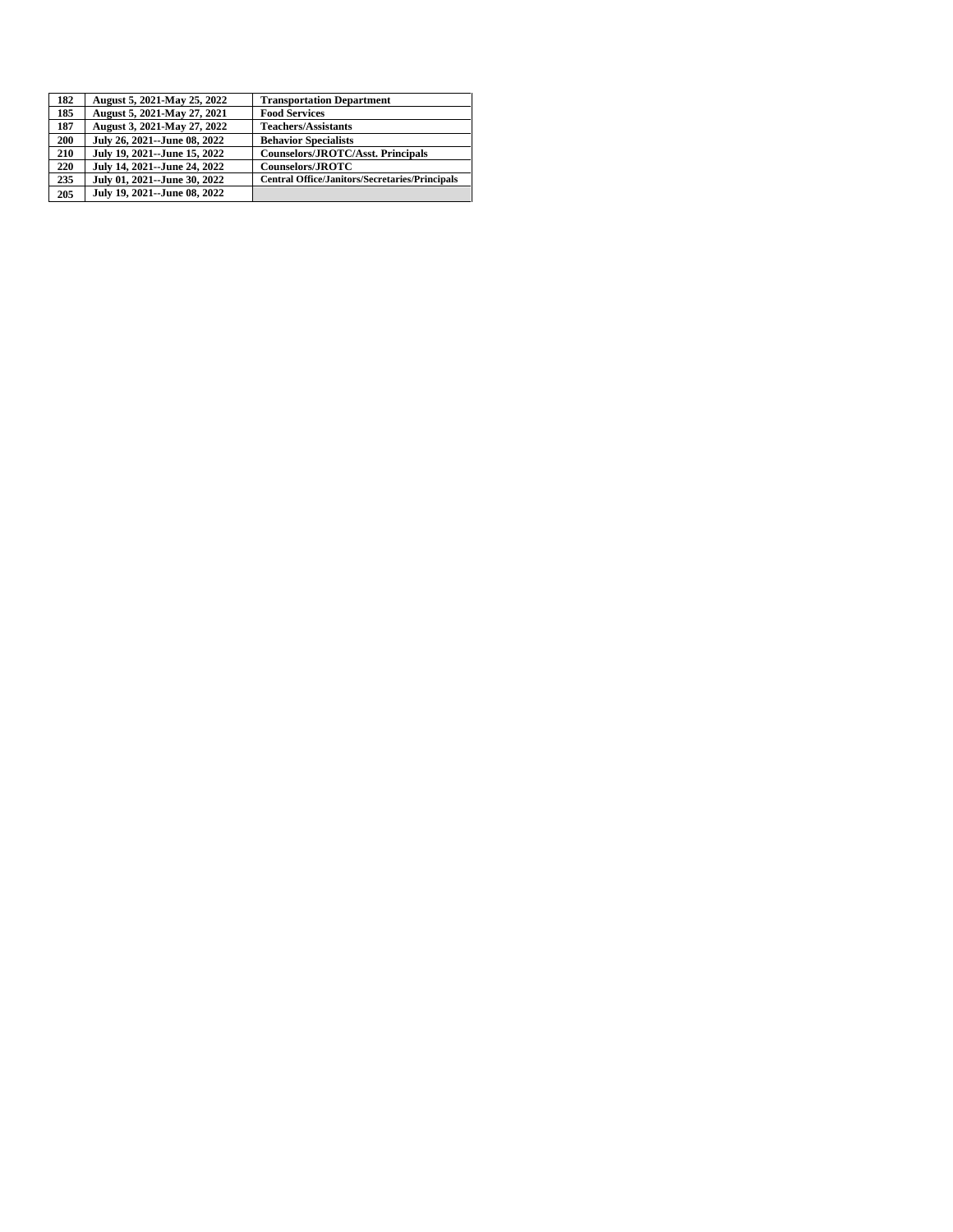|                   | <b>Fiscal Year 2021-2022</b><br><b>HOLIDAY SCHEDULE</b> |                                                               |                       |                                                               |                       |                                                                                            |  |  |  |
|-------------------|---------------------------------------------------------|---------------------------------------------------------------|-----------------------|---------------------------------------------------------------|-----------------------|--------------------------------------------------------------------------------------------|--|--|--|
| <b>MONTHS</b>     | # WORK<br><b>DAYS</b>                                   | <b>187 Day Employees</b><br>August 3, 2021-May 27, 2022       | # WORK<br><b>DAYS</b> | <b>182 Day Employees</b><br>August 5, 2021-May 25, 2022       | # WORK<br><b>DAYS</b> | 185 Day Employees<br>August 5, 2021-May 27, 2022<br>*August 3, 2021-May 27, 2022(Managers) |  |  |  |
| <b>July 2021</b>  | 0                                                       |                                                               | 0                     |                                                               | $*2$                  | <b>MANAGERS</b>                                                                            |  |  |  |
| August 2021       | 21(4 PD)                                                |                                                               | 19                    |                                                               | 19                    |                                                                                            |  |  |  |
| September 2021    | 21                                                      | <b>Labor Day</b><br>September 06, 2021                        | 21                    | <b>Labor Day</b><br>September 06, 2021                        | 21                    | <b>Labor Day</b><br>September 06, 2021                                                     |  |  |  |
| October 2021      | 20                                                      | Homecoming<br>October 29. 2021                                | 20                    | <b>Homecoming</b><br>October 29. 2021                         | 20                    | <b>Homecoming</b><br>October 29. 2021                                                      |  |  |  |
| November 2021     | 17                                                      | November 22-26, 2021<br><b>Thanksgiving Break</b>             | 17                    | November 22-26, 2021<br><b>Thanksgiving Break</b>             | 17                    | November 22-26, 2021<br><b>Thanksgiving Break</b>                                          |  |  |  |
| December 2021     | 15                                                      | December 22, 2021-December 31, 2021<br><b>Christmas Break</b> | 15                    | December 22, 2021-December 31, 2021<br><b>Christmas Break</b> | 15                    | December 22, 2021-December 31, 2021<br><b>Christmas Break</b>                              |  |  |  |
| January 2022      | 18 (1 PD)                                               | January 3-4, 2022- Christmas Break<br>January 17, 2022-MLK    | 17                    | January 3-5, 2022- Christmas Break<br>January 17, 2022-MLK    | 18 (1 PD)             | January 3-4, 2022- Christmas Break<br>January 17, 2022-MLK                                 |  |  |  |
| February 2022     | 18                                                      | February 14-15, 2022<br><b>Winter Break</b>                   | 18                    | February 14-15, 2022<br><b>Winter Break</b>                   | 18                    | February 14-15, 2022<br><b>Winter Break</b>                                                |  |  |  |
| <b>March 2022</b> | 18                                                      | March 14-18, 2022<br><b>Spring Break Week</b>                 | 18                    | March 14-18, 2022<br><b>Spring Break Week</b>                 | 18                    | March 14-18, 2022<br><b>Spring Break Week</b>                                              |  |  |  |
| <b>April 2022</b> | 19                                                      | April 15-18, 2022<br><b>Easter Break</b>                      | 19                    | April 15-18, 2022<br><b>Easter Break</b>                      | 19                    | April 15-18, 2022<br><b>Easter Break</b>                                                   |  |  |  |
| <b>May 2022</b>   | 20                                                      |                                                               | 18                    |                                                               | 20                    |                                                                                            |  |  |  |
| <b>Total Days</b> | 187                                                     |                                                               | 182                   |                                                               | 185<br>*187(Mgr)      |                                                                                            |  |  |  |